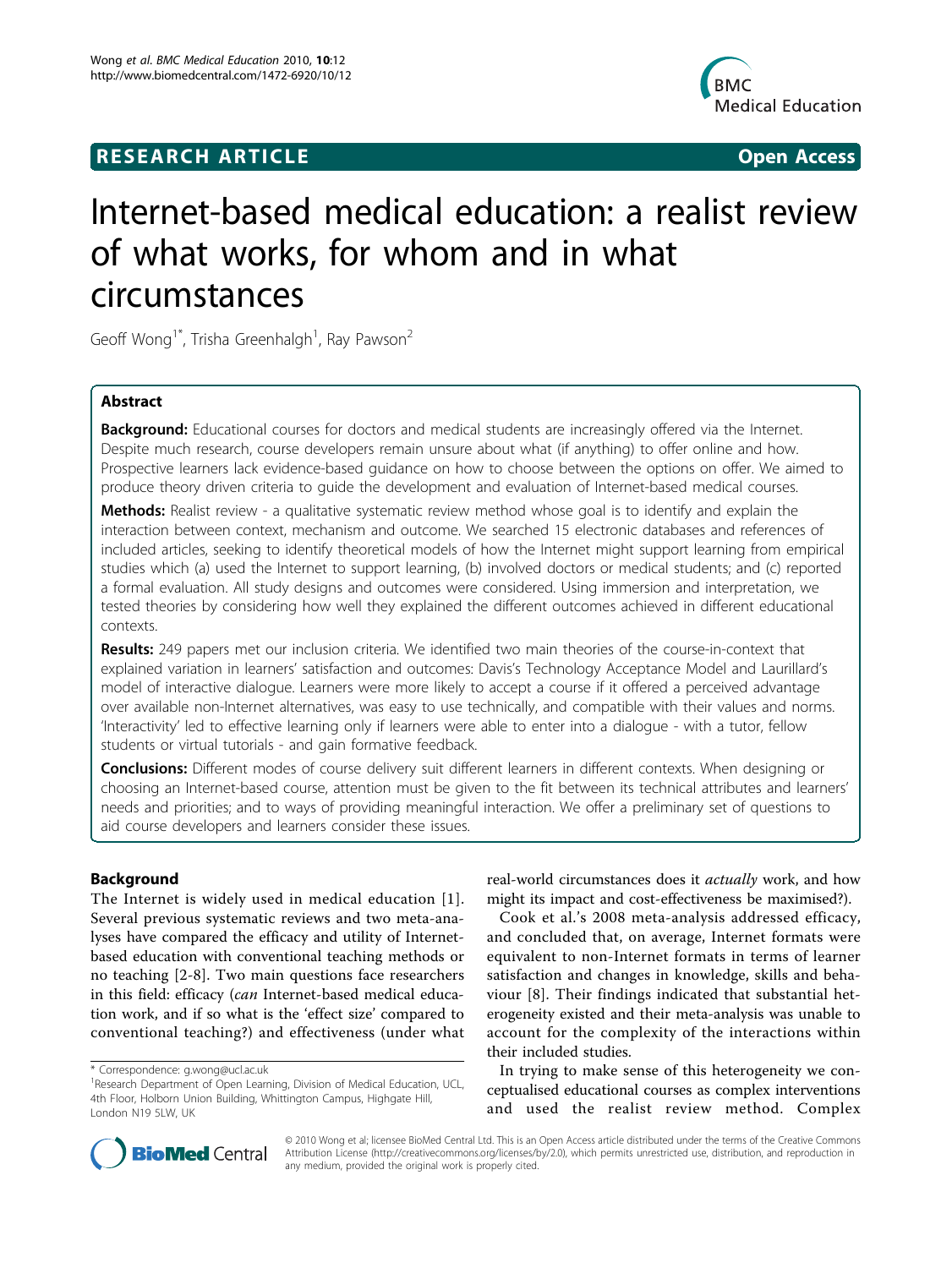interventions consist of multiple human components (teachers, learners etc.) that interact in a non-linear fashion to produce outcomes which are highly context dependent [[9](#page-8-0)-[11](#page-8-0)]. Outcomes in such interventions depend on humans making decisions in a semi-predictable (demi-regular) manner about how to use the resources available to them in the context they find themselves in. Our rationale for using the realist review method is explained in the Methods section below.

# Methods

In this realist review we set out to supplement and extend previous systematic reviews and meta-analyses. In particular we sought initially to [a] explain what sort of Internet-based medical education 'works', for whom and in what circumstances; [b] produce pragmatic guidance that could be used by developers to optimise the design of their courses and by potential learners to evaluate whether a particular course is right for them; and [c] extend the methodological knowledge base in relation to secondary research in medical education.

### The realist review method

The realist approach to reviewing the evidence from complex interventions assumes that no deterministic theories can always explain nor predict outcomes in every context [[12](#page-8-0)]. Instead it is based on the principle that, though human agency and interaction is involved, in certain contexts or situations, individuals are likely, though not always certain, to make similar choices about which resources they will use [[13](#page-8-0)]. In other words, particular contexts influence human choice such that semi-predictable reoccurring patterns of behaviour ('demi-regularities'[\[14\]](#page-8-0)) occur. Realist review seeks to uncover the underlying theories that explain these demiregularities by critically scrutinising the interaction between context, mechanism and outcome in a sample of primary studies. Mechanisms are processes operating within an intervention that describes how the 'human components' use the resources available to them [[14,15](#page-8-0)]. In particular middle-range theory (that is theory that "involves abstraction... but [is] close enough to observed data to be incorporated in propositions that permit empirical testing."[[16](#page-8-0)]) is specifically sought as their level of abstraction provides a more generalisable explanation of demi-regularities. More than one middle-range theory may explain the influences of context on a mechanism to produce an outcome [\[14\]](#page-8-0).

Importantly, realist review methodology acknowledges that within complex interventions there are many dimensions and layers of explanation that warrant exploration. For example, there are human behaviours as well as multiple interactions between the numerous components of the intervention. A realist review does not seek to explain all these layers; it is specifically focused on the demi-regularities in the social (and socio-technical) world which create preconditions for particular human behaviours [[14\]](#page-8-0). To that end, we sought to extract theories from our dataset of primary studies which would explain whether or not an Internet based course was considered a 'success' and especially whether it produced effective learning. We sought to try to gain insights and explanations that would be generalisable across a whole range of different types of Internet based courses and so theories that focused on specific aspects of such courses (for example only computer mediated conferencing) were not central to our inquiry.

# Inclusion and exclusion criteria

Studies were included if they had any medical students or doctors as learners; used the Internet to support learning; and contained at least one level of evaluation as described by Kirkpatrick [\[17](#page-8-0)]. Studies were excluded if the Internet was used for purposes other than learning (e.g. tracking website use, examinations only, course administration).

# Identifying primary studies

We searched 15 electronic databases relevant to medical education from their inception dates to April 2006 using guidance provided by Haig and Dozier [[18,19](#page-8-0)]. No language restrictions were applied (non-English language papers were translated), and publications of any type were included. Details of the databases and search strategy are available in Additional file [1.](#page-7-0)

In the first stage of searching, GW screened the title, abstract and subject headings (where available) against inclusion and exclusion criteria. Potentially eligible studies were obtained in full text and re-screened in the second stage. A random subset (200/12586 and 50/514 citations respectively) at each stage was screened independently by TG and disagreements resolved by discussion.

### Identifying candidate theories

The initial identification of candidate (middle-range) theories in realist reviews is necessarily an iterative and speculative process. Whilst a review team may initially have theories that they believe to be in operation to explain why certain outcomes occur, a key element in realist review is to explore the presence of these 'educated guess' theories and where applicable, test their explanatory value. Candidate theories are not considered definitive until they have been tested. Much of the work in realist review involves not only repeatedly questioning the validity of any candidate theory and refining it but also seeking out new candidate theories from included studies if existing ones are found wanting.

We used a variety of methods to derive our list of candidate theories. This included; brain-storming within the review team, browsing through specialist educational library collections, discussions with fellow educators and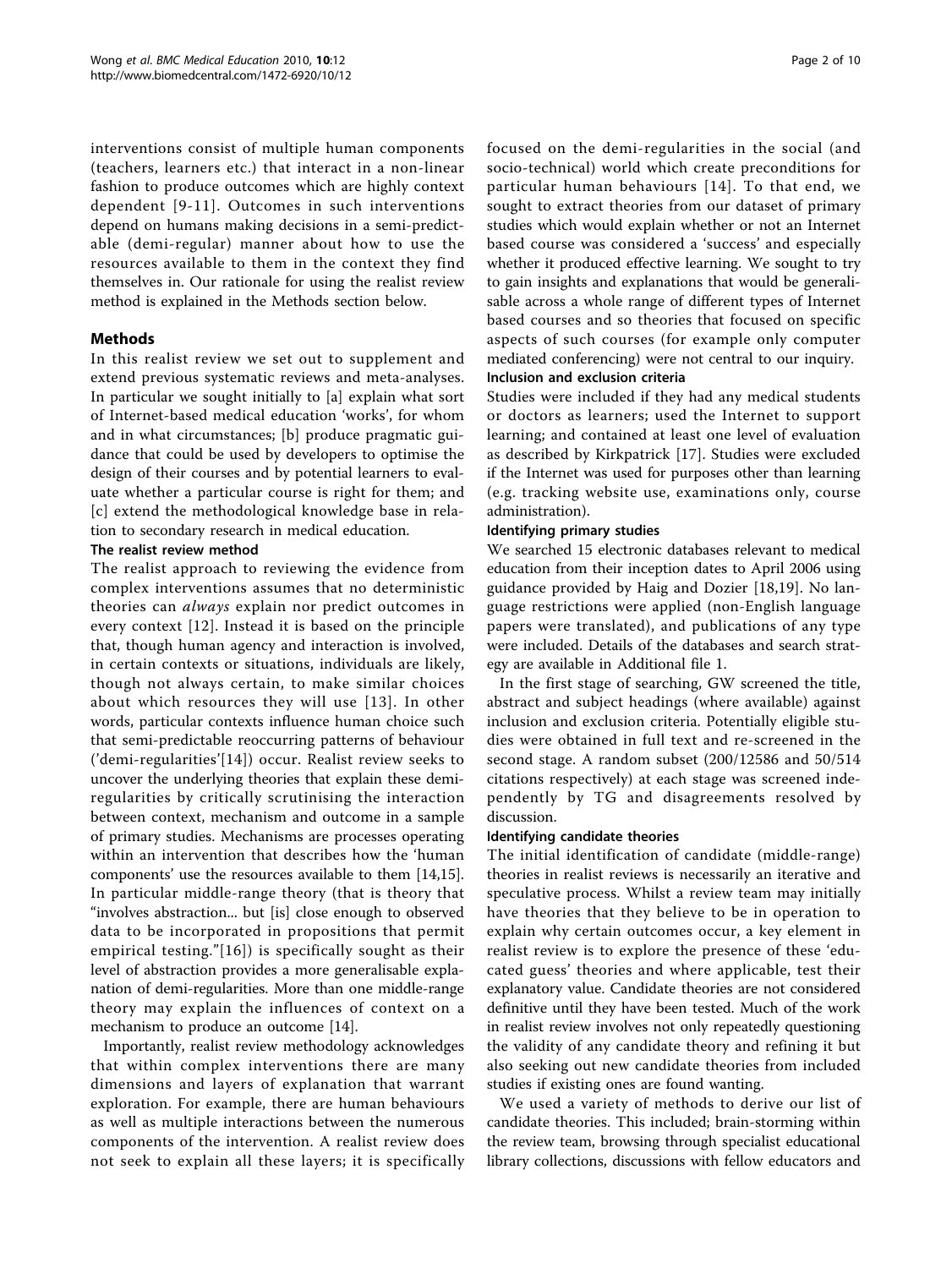pursuing references of references [[20\]](#page-8-0). We did not specifically consult individual experts in the field. We iteratively [re-]checked all the included studies against the candidate theories so as to establish which (if any) explained differences in outcomes. In each paper, we sought data to test (affirm, refute or refine) the candidate theory by assessing their relevance and rigour [\[14](#page-8-0)]. Throughout our data extraction and synthesis phases, we continually sought out further candidate theories that might better explain the data in the included studies.

# Data management, analysis and synthesis

In a first phase, study characteristics (e.g. sample type and size, setting, course objectives) and theoretical contribution (e.g. 'how', 'why, 'in what circumstances') were tabulated on an Excel spreadsheet using data domains informed by previous systematic reviews in this field [[2,5,6](#page-7-0)[,21](#page-8-0)]. In a second phase, the NVivo qualitative software was used to index and link relevant sections of text of included articles to our emerging analytic framework [[22](#page-8-0)]. As each included article was read and reread, we created and iteratively revised codes to capture themes or concepts that might contribute to theory testing [\[23](#page-8-0)]. In particular, we sought to identify prominent demi-regularities that might help us to understand Internet-based interventions better. We classified 'interaction' in the online environment according to the criteria of Vrasidas and Glass (in sum, learner-tutor, learner-learner, learner-content and learner-software, the last of these being technical feedback such as automated replies to multiple choice questions) [[24\]](#page-8-0).

Data synthesis involved both individual reflection and team discussions that considered the ability of the candidate theories to explain the data reported in empirical studies (especially in relation to any prominent demiregularities we encountered). The sections of texts from our included studies, which we had coded and captured within NVivo formed the raw materials for our interpretations. We used these sections of texts to see if they were able to confirm, refute or refine our candidate theories. Specifically, we attempted to identify recurrent demi-regularities which might act as barriers or enablers to Internet-based learning and tested the explanatory powers of our initial candidate theories against these. Where candidate theories failed to explain the data we sought new ones, either from the included studies or wider educational or sociological literature. Throughout this process, we deliberately sought out disconfirming data - i.e. data that might refute our provisional candidate theories. In line with realist review methodology, we also used the information we gleaned from our immersion in our included studies to refine our initial review goals [\[14\]](#page-8-0).

# Results

### Search results and study characteristics

Figure [1](#page-3-0) shows the numbers of included studies at each stage of the review. The raw inter-rater agreement for inclusion/exclusion was 92% (183/200) in the first stage and 84% (42/50) in the second stage. The 249 articles were published in 133 different journals and included a total of 44,591 participants. In all, 20% (49/249) of studies were randomised trials; 66% (165/249) non-randomised controlled studies (usually controlled before and after studies); 7% (18/249) mixed methods and 7% (17/ 249) not stated. When compared against the study's aim (s) or objective(s),  $72\%$  (179/249) reported positive outcomes and 22% (55/249) had mixed findings. In terms of Kirkpatrick's levels of evaluation, 84% (209/249) of studies measured learner satisfaction; 50% (124/249) learning outcomes; 3% (7/249) behaviour change and 0.4% (1/249) patient outcomes.

# Candidate theories

We initially selected four candidate theories for further testing: Laurillard's conversational framework [[25\]](#page-8-0), Schon's reflective practitioner [[26\]](#page-8-0), Slotnick's how doctors learn [[27\]](#page-8-0) and Reeves' effective dimensions of interactive learning [[28](#page-8-0)].

These theories provided only a *starting point* in our attempt to explain what sort of Internet-based medical education 'works', for whom and in what circumstances. As we extracted our data, we noted further candidate theories and proceeded to test these as well. Additional candidate theories that we attempted to tested included: Vygotski [[29\]](#page-8-0), Danchak [[30\]](#page-8-0), Schon [[31\]](#page-8-0), Garrison [[32,33\]](#page-8-0), Dewey and Brookfield [\[33\]](#page-8-0), Kolb [\[34\]](#page-8-0), Moshman [[35\]](#page-8-0), Eraut [[36\]](#page-8-0), Boettcher [[37\]](#page-8-0), Wenger [[38\]](#page-8-0), Koschmann [\[39\]](#page-8-0), Nahapiet and Ghoshal [[40](#page-8-0)], Socrates [[41](#page-8-0)] Problem Based Learning [[31,42](#page-8-0)-[48\]](#page-8-0), Constructivism [[29](#page-8-0)-[31,33](#page-8-0)-[35,37,44](#page-8-0),[45,49](#page-8-0)-[57\]](#page-9-0) and adult learning theory/ principles [[31](#page-8-0),[32,47,50,53,54](#page-8-0)[,58-70](#page-9-0)].

As no previous realist review had been undertaken in this field, we were initially unclear as to how suitable the data reported in our included studies would be for answering the broad research question goal we had set ourselves. As the review progressed we became aware of various data suitability limitations (see Discussion) and the emergence of two prominent demi-regularities prompted us to narrow our review focus to the two candidate theories discussed below. This is an example of progressive focusing - a well-established technique in qualitative research in which the focus of the inquiry is iteratively sharpened by reflection on emerging data [[71\]](#page-9-0).

### Technology acceptance: getting learners to log on

At an early stage in this review, our reading and interpretation of the reported data in our included studies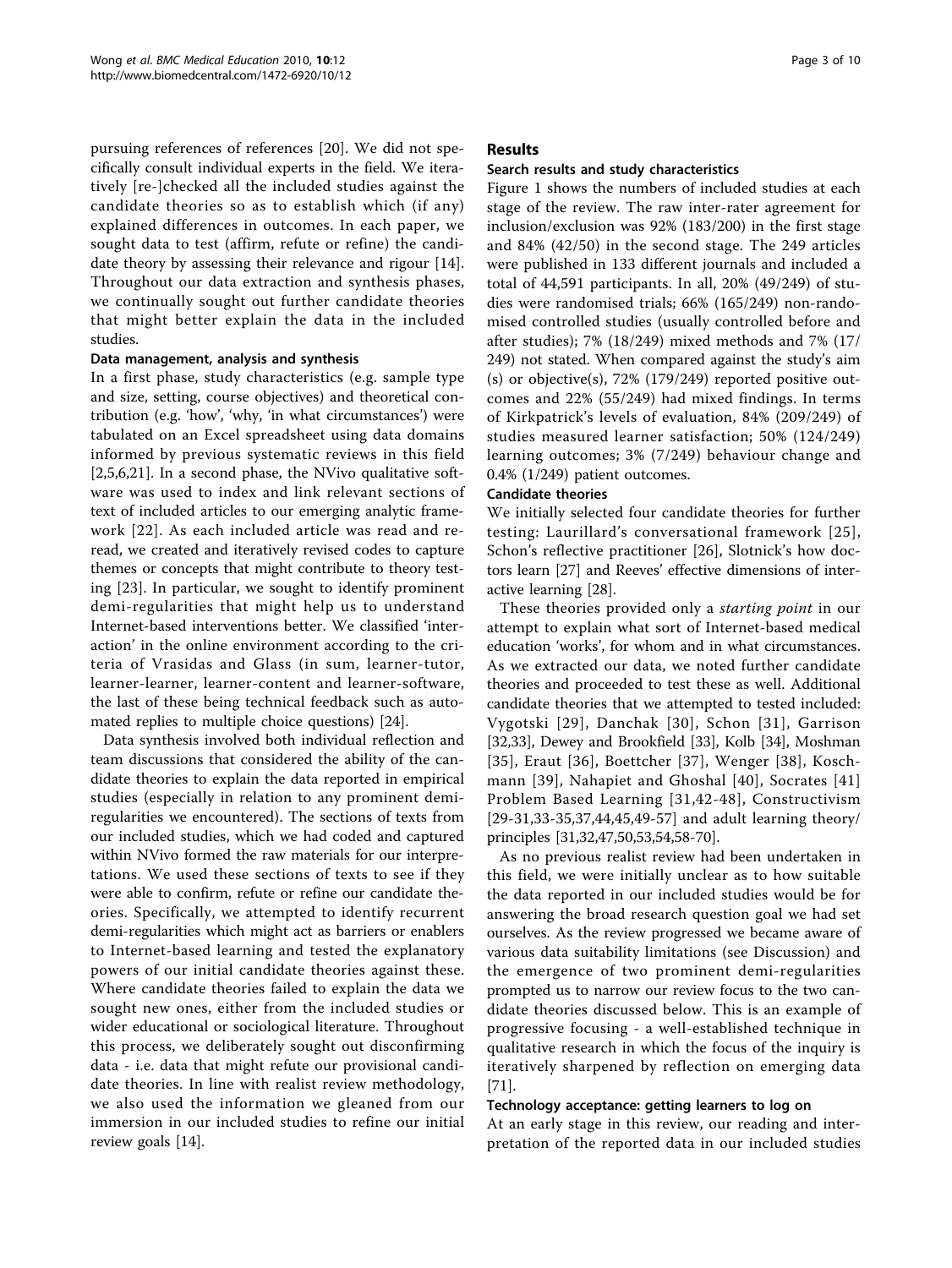<span id="page-3-0"></span>

showed that educators often faced a substantial barrier of getting learners to use their Internet-based course. This demi-regularity of getting learners to log onto - or engage with - a course was clearly an important factor in explaining the fortunes of such courses. We noted that learners needed to have to have good reasons to engage and that unless they did, the outcomes reported were less favourable. Examples of the texts we used to support our interpretation may be found in Additional file [2](#page-7-0): Table s1.

Engagement and acceptance was not explained by any of our initial candidate theories, but we noted that one of our included papers [[72\]](#page-9-0) mentioned the value of conceptualising Internet based courses as innovations and specifically Rogers' diffusion of innovations theory [\[73](#page-9-0)].

We found that Davis's Technology Acceptance Model [[74](#page-9-0)], which is derived from Rogers' theory, was a more precise articulation of innovation acceptance when the innovation involved was a technology. Drawing on both Rogers' and Davis's theories, the attribute of an Internet-based course that provided the most coherent and complete explanation of technology acceptance was the perceived usefulness of the technological medium (in the eyes of potential learners) over an alternative delivery format. From our included studies, we identified that perceived usefulness - or in Rogers' original terminology 'relative advantage', included 7 sub-components, representing the contexts that influence whether learners choose to engage with an Internet-based course: access to learning; access to consistent content; links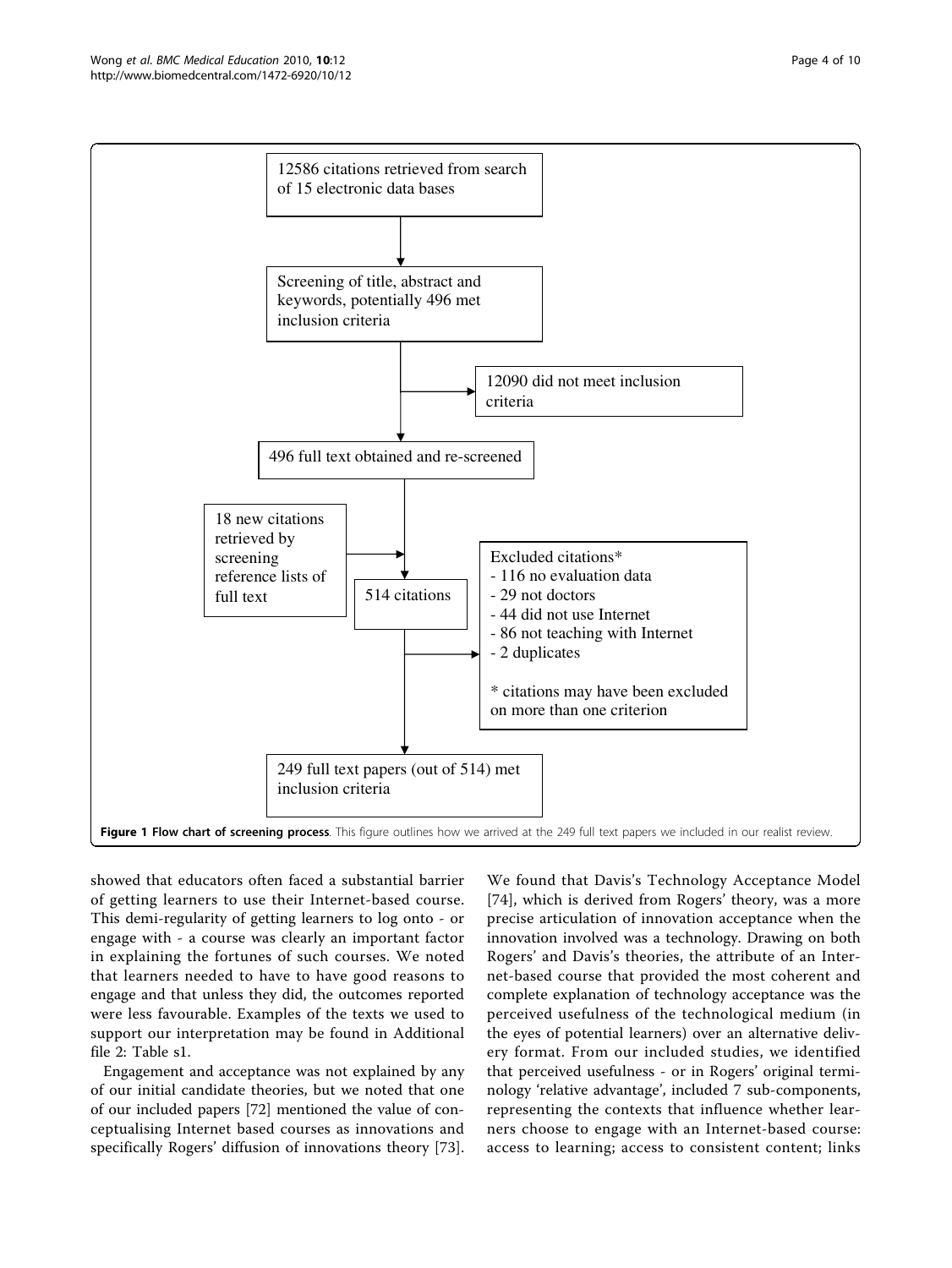<span id="page-4-0"></span>with assessment; convenience; cost saving; interactivity; and time saving.

Overall, 38% (95/249) of our included studies provided some data to support the central importance of perceived usefulness and none provided data to refute it. Two other attributes - perceived ease of use (from Davis's Technology Acceptance Model) and compatibility with the learner's norms and values (from Rogers' original diffusion of innovations theory), also explained some of the variability in acceptance of the Internet medium, and evidence to support these attributes was found in 13% (32/249) and 3% (7/249) of studies respectively. Again, we found no disconfirming studies.

We wanted to provide a set of recommendations that would help course developers and learners make of most of an Internet based course. Thus we converted the three attributes within Davis's Technology Acceptance Model that we were able to test - perceived usefulness, perceived ease of use and compatibility - into three questions (one of which included seven sub-questions, representing the important contextual influences), which are shown in Table 1.

### Interaction: building a learning dialogue

The primary studies frequently reported that learners greatly valued courses that allowed them to 'interact' though this term was rarely defined. This demi-regularity was consistent across different course designs and other characteristics (e.g. participant type, age, gender). Laurillard's Conversational Framework (Figure [2](#page-5-0)) was

the middle-range theory that explained these data particularly well [[25\]](#page-8-0). This theory is built on the assumption that a learner learns by entering into a dialogue with others (virtual or human) in order to clarify understanding and obtain feedback on performance. Overall, 36% (90/249) of included studies provided some data which supported (and none provided data that refuted) the Conversational Framework. Examples of the texts we used to support our interpretation for the Conversational Framework may be found in Additional file [2](#page-7-0): Table s2.

In our recommendations in Table 1, we have again converted our insights about the importance of interaction and feedback into two questions which remind course developers to think about this issue. The examples that we have provided of how the interaction and feedback might be enabled technically are drawn from our analysis of the methods used in our included studies.

### Course-context interaction

An important finding of this review was that 'success features' did not seem to be intrinsic to any course but a function of the course-context interaction. One group of learners might perceive the a technologically based course as having very high 'usefulness' while a different group would find the same course much less useful. For example, in studies comparing virtual microscopy (where glass slides were digitised and the features of a traditional light microscope simulated by software) with

|                       | Table 1 Five questions for developers and prospective learners to ask of an Internet-based course |  |  |  |
|-----------------------|---------------------------------------------------------------------------------------------------|--|--|--|
| Technology acceptance |                                                                                                   |  |  |  |

- How useful will the prospective learners perceive the Internet technology to be?
	- For example, in any particular context and compared to what is currently available to them, to what extent will this technology
		- a. Increase their access to learning?
		- b. Provide consistent, high-quality content?
		- c. Be a convenient format in which to receive their education?
		- d. Save them money?
		- e. Save them time?
		- f. Link to course assessment?
- 2. How easy will the prospective learners find this technology to use?
- 3. How well does this format fit in with what learners are used to and expect?

### Achieving interactive dialogue

- 4. How will high-quality human-human (learner-tutor and learner-learner) interaction and feedback be achieved? For example what use will be made of
	- a. Structured virtual seminars?
	- b. Email, bulletin boards?
	- c. Real-time chat?
	- d. Supplementary media e.g. video, audio, phone calls, videoconferencing?
	- e. Course assessment and feedback on performance?
- 5. How will high-quality human-technical interaction and feedback be achieved? For example what use will be made of
	- f. Questions with automated feedback?
		- g. Simulations?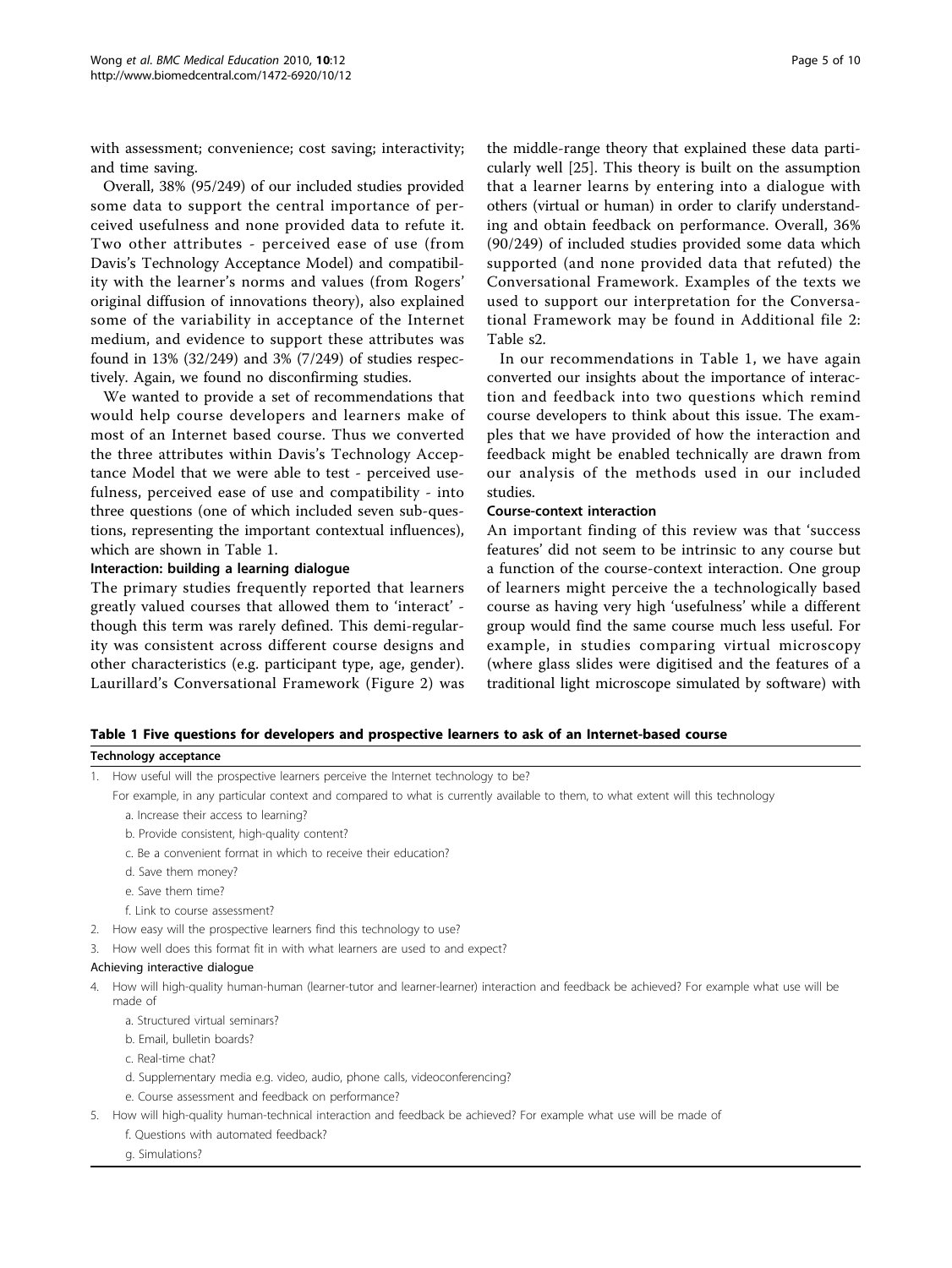<span id="page-5-0"></span>

conventional microscopy, medical student learners were reported as valuing the Internet-based materials much more highly and utilised these more. Features of perceived usefulness included assessment linkage (virtual material was used in exams) [\[75](#page-9-0)], consistent high quality content (whereas traditional slides may or may not show the feature concerned) [\[76](#page-9-0)]; convenience (they did not have to conform to laboratory opening times) [\[77](#page-9-0)]; cost saving (rental cost of a microscope) [\[76](#page-9-0)]; and time saving (journey times to the laboratory were cut to zero) [[77](#page-9-0)]. The course's ease of use (comments included "doesn't hurt my eyes" "stays in focus") was also highly rated compared to conventional alternatives [\[78](#page-9-0)]. However, this same Internet-based application was reported as having little or no perceived usefulness for trainee pathologists, who must learn not merely to evaluate standardised slides in formal examinations but to deal with the inconsistencies and contextual complexities of real slides in the real world [\[79](#page-9-0)].

The above example also suggests that the construct 'ease of use' does not operate independently of other course features, especially its perceived usefulness. For example, we encountered studies utilising virtual

textbooks (where text and/or images were digitised and placed online) where despite efforts to ensure the technology was easy to use, learner engagement remained low (e.g. because the learners perceived that they could access 'better' but similar content face to face or in other formats) [[80-83\]](#page-9-0). Conversely, we found a 1996 paper describing a bio-computing course that had been set up to allow teaching expertise to be shared between the few geographically dispersed experts there were in this field [[84\]](#page-9-0). The tutors and highly computer literate students communicated using a very rudimentary and technically complicated email system. Despite these challenges, most students persisted with it and rated their learning experience as positive. It appears that the advantage of being able to learn with otherwise hard-toreach experts ('improved access to learning') more than made up for the technical limitations of the learning technology.

# **Discussion**

### Summary of main findings

This realist review of 249 primary studies has produced two key findings which are important if somewhat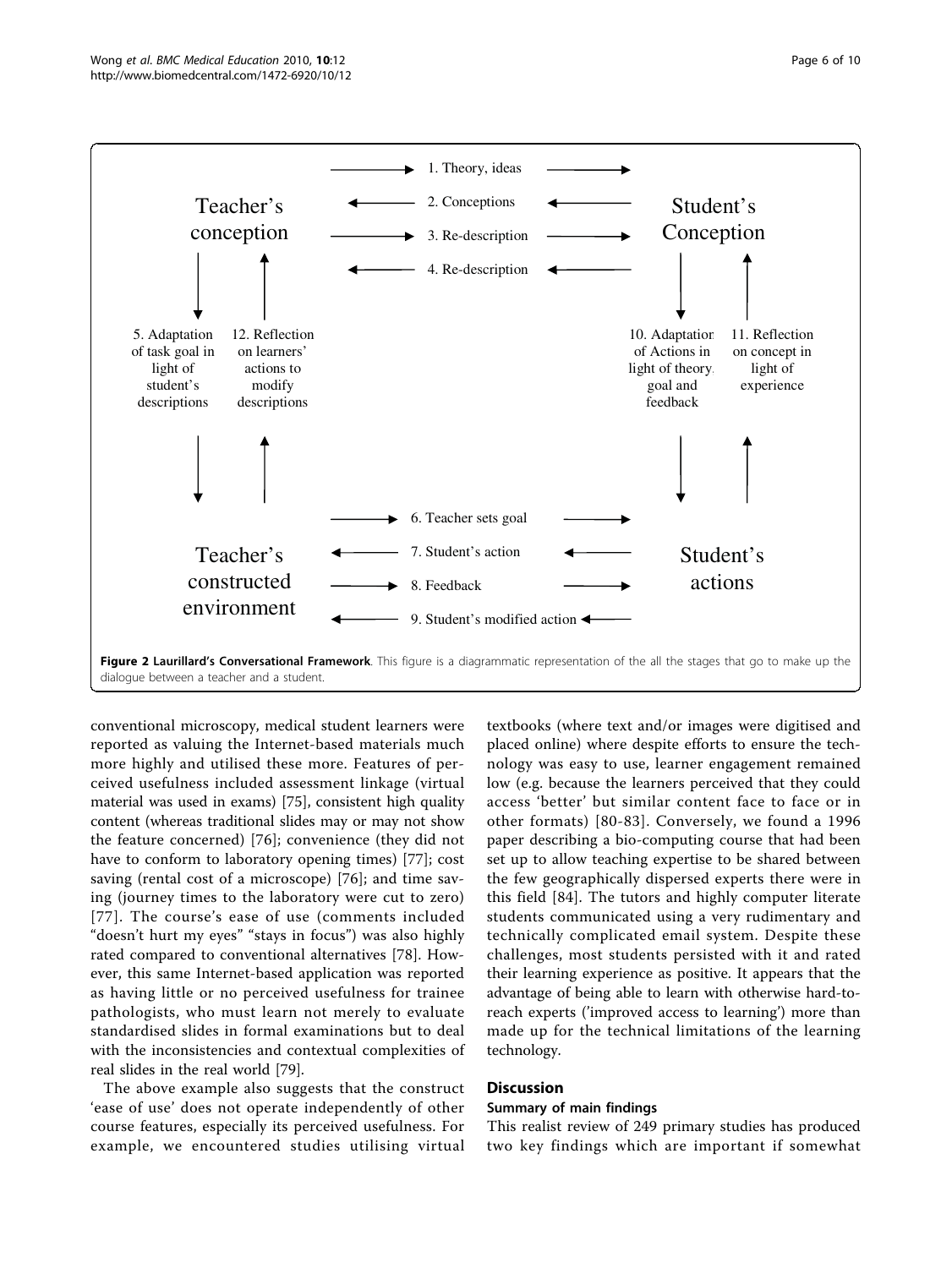unsurprising. First, Internet-based courses must engage their target group of learners to use the technology. This is likely to occur only if the technology is perceived as 'useful' (e.g. increases access to learning or saves time) and 'easy to use', though benefits in the former can outweigh challenges in the latter. Second, 'interactivity' is highly valued by learners. Learners wanted to be able to enter into a dialogue with the course tutor, fellow students and/or a virtual tutorial and obtain ongoing feedback on their understanding and performance.

Course design is an important factor in Internet-based courses, but attention must also be paid to course-context interaction. A pedagogically sound course may prove technically acceptable and produce positive learning outcomes in one group of learners in one context but the same course may be technically unacceptable and/or fail to achieve effective learning in a different context. The skills of learners, course learning objectives and the availability, quality and cost of non-Internet alternatives are particularly important contextual factors. Strengths and limitations of the review

To our knowledge, this review represents the first use of realist review in medical educational research. It contributes to an emerging field in systematic review, in which qualitative reviews are undertaken to supplement and extend the findings of meta-analyses and other quantitative reviews [[85,86\]](#page-9-0). The advantage of using both approaches is that the strengths and weaknesses of each method are complementary [[87](#page-9-0)-[89\]](#page-9-0). Realist reviews are a type of theory driven qualitative review and so differs in many respects to more quantitative (for example Cochrane) reviews. A discussion of the advantages and disadvantages between these review methods is beyond the scope of this paper and interested readers are directed to Chapter 3 of Pawson's Evidence-based Policy: A Realist Perspective [[14\]](#page-8-0).

The recent meta-analysis by Cook et al (see Background) provided much-needed evidence that the overall educational impact of Internet-based medical education can be equivalent to that of conventional formats. In their discussion, these authors raised two further questions which they acknowledged had not been addressed by their meta-analysis: "How can Internet-based learning be effectively implemented?" and "When should Internet-based learning be used?" [\[8\]](#page-8-0). Cook has previously observed that "...the appropriateness of web-based learning as a learning tool will vary upon the instructional context..." - a comment which raises the question of what sort of course is 'appropriate' in what sort of context [[90](#page-9-0)].

Our review has begun to extend the knowledge base by identifying and refining some of the middle-range theories that explain the 'how', 'why' and 'in what circumstances' questions about Internet-based medical education. We acknowledge that our progressive focus on two prominent demi-regularities has meant that we have not addressed all aspects of our initial review's goals. However, it is reassuring that the key findings of this review align with, and illuminate, the findings of previous systematic reviews. For example, the *quantita*tive observation that the speed of downloading is associated with learner satisfaction [[21\]](#page-8-0) may be explained qualitatively by the 'ease of use' construct within the Technology Acceptance Model (and, more widely, diffusion of innovation theory). Similarly, the observation that 'dialogue' [[4\]](#page-7-0) and interaction [[91\]](#page-9-0) is associated with improved learner performance is explained qualitatively by the Conversational Framework.

Perhaps more significantly, theory-driven qualitative systematic reviews may also throw light on the reason why there is a *lack of* association between variables and outcomes seen in quantitative (Cochrane-type) reviews. We suggest that a paradigm shift may need to occur in how interventions that involve human agency should be viewed - namely as complex interventions [[12,13](#page-8-0)].

The pursuit of rigour in realist review follows similar principles to the pursuit of rigour in qualitative research more generally [[92](#page-9-0)]. The essence of such research is interpretation, hence key processes are immersion (reading and re-reading texts), reflection, discussion amongst team members, comparison and continuing to seek explanations and test theories until saturation of the data is reached. Our sample included a heterogeneous group of primary studies of different learner groups in diverse contexts, with no restrictions by study design or language of publication - in other words, we had what is known in qualitative research as a 'maximum variety sample'. This allowed us to explore a wide range of context-mechanism-outcome combinations and use the available qualitative data reported in the primary studies to build and refine theories of how Internet-based learning 'works'. Whilst we have followed the realist review method and documented the steps we took to arrive at the middle-range theories presented here, we are fully aware that (in common with other qualitative research) this method is subjective and interpretive. Therefore another team reviewing the same literature may arrive at a different set of middle-range theories with which to make sense of this vast field.

We did not consult individual experts in this field and acknowledge that had we done so, we may well have had a wider set of additional candidate theories to test. We did not set out to be all-inclusive in our review but have been able to uncover key middle-range theories that begin to help to explain the fortunes of Internet based courses. We are certain that other middle-range theories will be needed and are important in furthering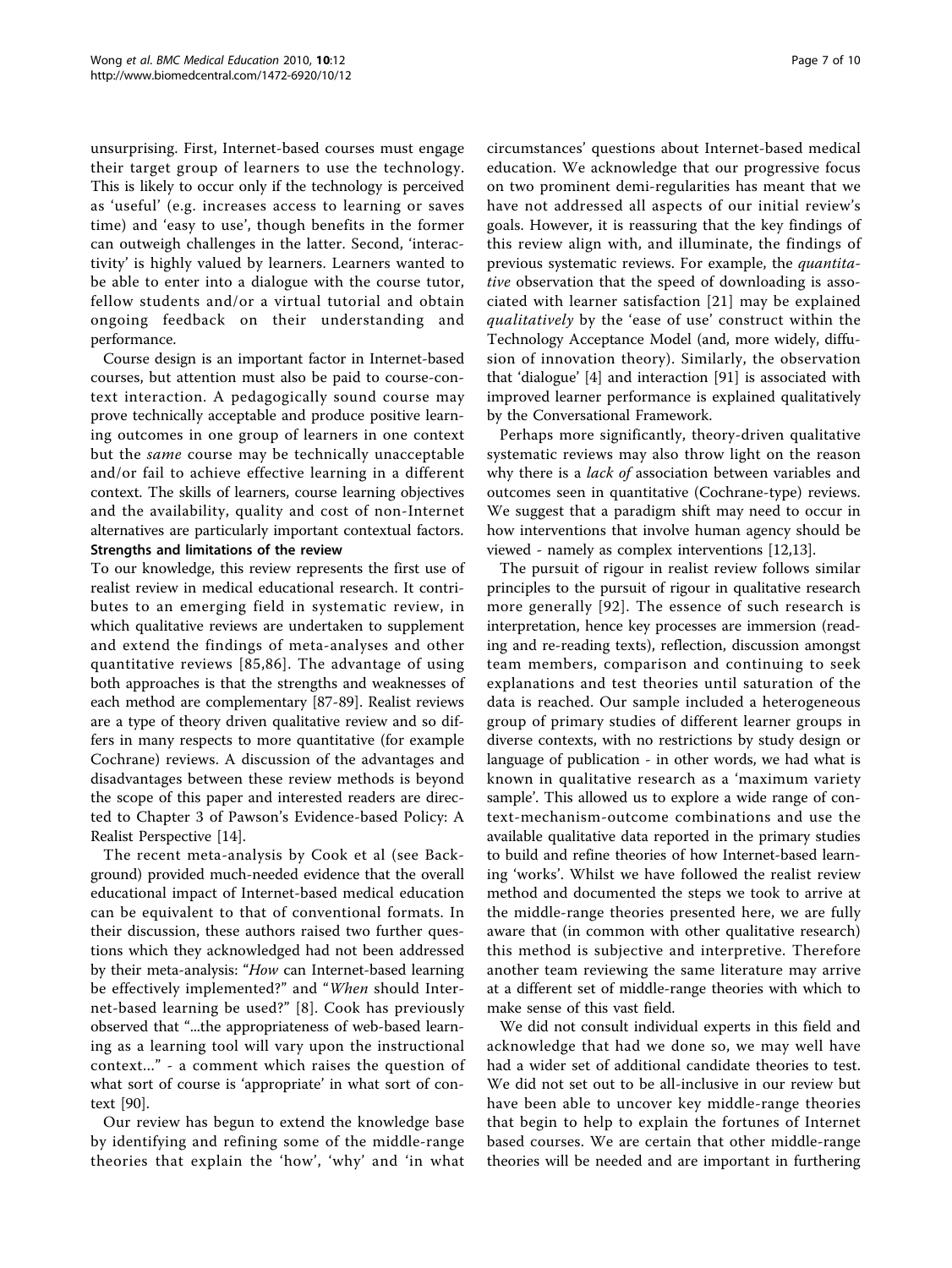<span id="page-7-0"></span>understanding and believe that there is more work to be done in unravelling the multitude of theories that are in operation within Internet based courses. More specifically, we believe that more theory drive reviews, such as ours and that by Ruiz et al. [[93\]](#page-9-0) hold the greatest promise to understanding medical educational interventions.

Whatever review method is used in secondary research, the resulting synthesis is only as good as the primary data on which the synthesis is built. A major limitation we encountered in our review was that many primary studies included only cursory descriptions of their Internet-based educational intervention (e.g. educational setting, teaching practices and rationale of course design). The paucity of such data placed two important limitations on our review. Firstly, we were not able to test in detail all aspects of our candidate theories. If richer descriptions been reported in our included studies, we would have been able to undertake a more fine-grained analysis of both technology acceptance and interactivity. Secondly, we were aware that a large number of theories exist on how learners learn online and in more traditional settings. In our included studies alone, 17 specific theories were named in 58 articles. However, within the included studies, we could not find sufficient reported detail to enable comprehensive testing of these theories.

Limitations in the type of data, depth and quality of reporting of studies in medical education are well recognised [[94\]](#page-9-0). We strongly recommend that authors of primary studies in this field produce detailed descriptions of the intervention and context as well as quantitative data on satisfaction and impacts, and that journal editors make space for these rich descriptions, since the ability of future realist and other theory driven reviews to extend the knowledge base further will depend on the quality and completeness of the qualitative data gathered and reported.

### Conclusions

Based on the findings of this review we suggest a set of questions that educators should address in order to maximise the chance that their Internet-based courses will be perceived as useful and provide an effective learning opportunity, and which prospective learners may use to evaluate whether a course is right for them (Table [1](#page-4-0)). Given our findings above about the importance of course-context interactions, it follows that the factors referred to in Table [1](#page-4-0) cannot be 'built into' courses independently of a consideration of learners' needs and priorities or assessment of other courses available locally and indeed, on the Internet - in other words the course's context. Nor can our guidance be seen as a deterministic 'law of nature' which if slavishly

followed will invariably lead to a successful course. The questions in Table [1](#page-4-0) are designed to complement existing guidance on course design (such as for example by Grant [\[95](#page-9-0)] or McKendree [[96\]](#page-9-0)), and should be seen as part of the entire curriculum design process and not as a substitute for these.

Additional file 1: Databases searched and search strategy. This file contains a list of all the data bases we searched and an example search strategy indicating the terms we used. Click here for file [ http://www.biomedcentral.com/content/supplementary/1472-6920-10- 12-S1.DOC ] Additional file 2: Verbatim examples of sections of texts used in **data synthesis.** This file contains illustrative examples of verbatim text drawn from our included studies that were used to test Davis's Technology Acceptance Model (Table s1) and Laurillard's Conversational Framework (Table s2). Click here for file [ http://www.biomedcentral.com/content/supplementary/1472-6920-10-

### Acknowledgements

12-S2.DOC ]

We would like to thank the following: Marcia Rigby for her administrative support; UCL's Interlending and Document Supply Office for their assistance with obtaining manuscripts and the peer reviewers, Jarmila Potomkova and in particular David Cook for their constructive comments.

### Author details

<sup>1</sup>Research Department of Open Learning, Division of Medical Education, UCL 4th Floor, Holborn Union Building, Whittington Campus, Highgate Hill, London N19 5LW, UK. <sup>2</sup>School of Sociology and Social Policy, University of Leeds, Leeds LS2 9JT, UK.

### Authors' contributions

GW had the original research idea and it was refined with the help of TG and RP. GW carried out all stages of the review. TG independently screened a sample of articles for inclusion. TG and RP oversaw the data extraction and synthesis stages. GW drafted the paper and TG and RP both contributed significantly on the overall content, concepts and structure of subsequent drafts. All authors have read and approved the manuscript and GW is the guarantor of this paper.

### Competing interests

The authors declare that they have no competing interests.

### Received: 13 May 2009

Accepted: 2 February 2010 Published: 2 February 2010

### References

- Harden R: [Trends and the future of postgraduate medical education.](http://www.ncbi.nlm.nih.gov/pubmed/16988312?dopt=Abstract) Emerg Med J 2006, 23:798-802.
- 2. Adler MD, Johnson KB: [Quantifying the literature on computer-aided](http://www.ncbi.nlm.nih.gov/pubmed/11031152?dopt=Abstract) [instruction in medical education.](http://www.ncbi.nlm.nih.gov/pubmed/11031152?dopt=Abstract) Acad Med 2000, 75:1025-1028.
- 3. Childs S, Blenkinsopp B, Hall A, Walton G: Effective e-learning for health professionals and students - barriers and their solutions. A systematic review of the literature - findings from the HeXL project. Health Info and Libr J 2005, 22(Suppl 2):20-32.
- 4. Coomey M, Stephenson J: Online learning: it is all about dialogue, involvement, support and control - according to the research. Teaching and Learning Online: Pedagogies for New Technologies London: Kogan PageStephenson J 2001, 37-52.
- 5. Curran V, Fleet L: [A review of evaluation outcomes of web-based](http://www.ncbi.nlm.nih.gov/pubmed/15910431?dopt=Abstract) [continuing medical education.](http://www.ncbi.nlm.nih.gov/pubmed/15910431?dopt=Abstract) Med Educ 2005, 39:561-567.
- 6. Wutoh R, Boren S, Balas A: [eLearning: A Review of Internet-Based](http://www.ncbi.nlm.nih.gov/pubmed/15069909?dopt=Abstract) [Continuing Medical Education.](http://www.ncbi.nlm.nih.gov/pubmed/15069909?dopt=Abstract) J Contin Educ Health Prof 2004, 24:20-30.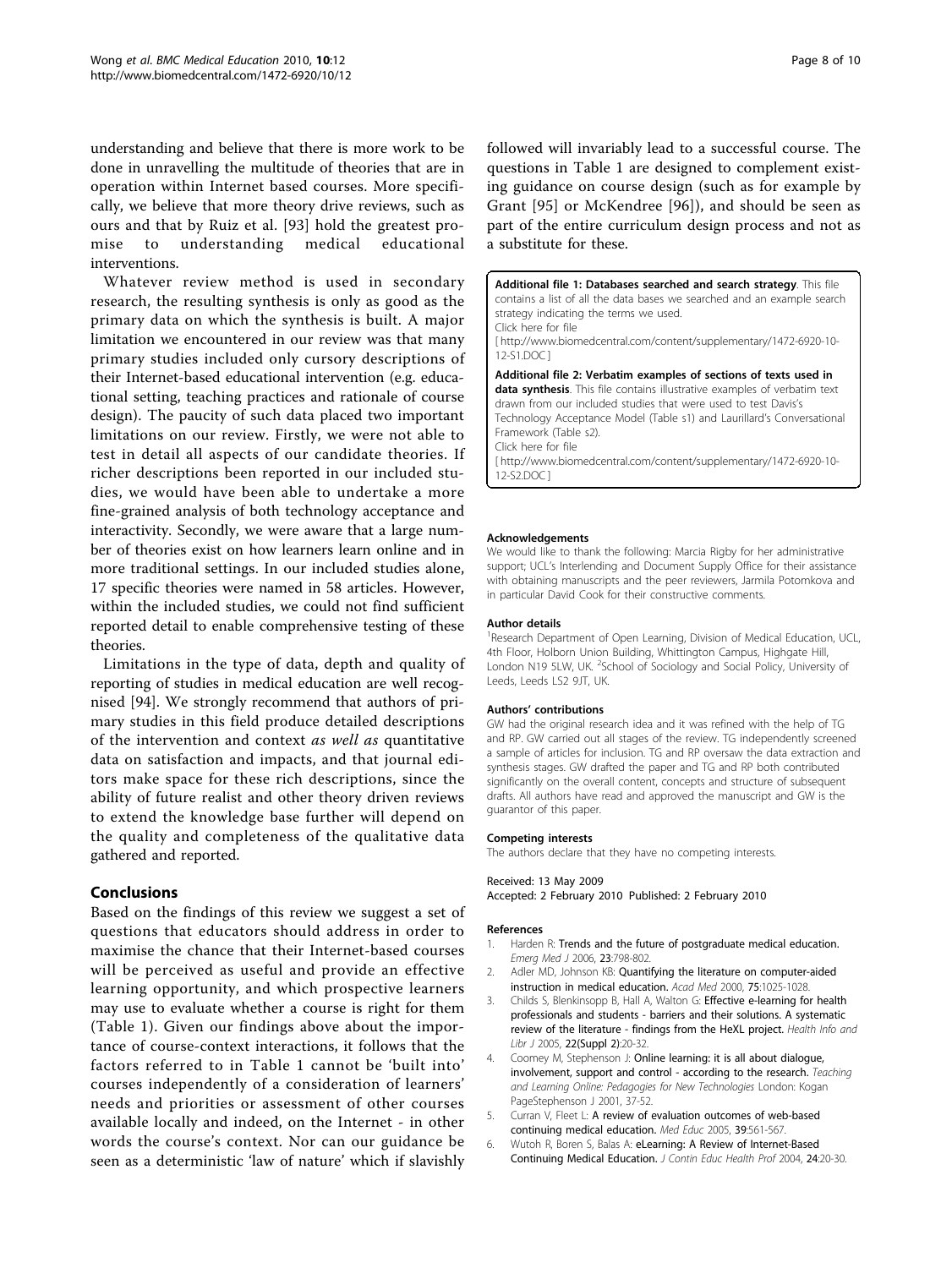- <span id="page-8-0"></span>7. Bernard R, Abrami P, Lou Y, Borokhovski E, Wade A, Wozney L, et al: How Does Distance Education Compare With Classroom Instruction? A Meta-Analysis of the Empirical Literature. Rev Educ Res 2004, 74:379-439.
- 8. Cook D, Levinson A, Garside S, Dupras D, Erwin P, Montori V: [Internet-](http://www.ncbi.nlm.nih.gov/pubmed/18780847?dopt=Abstract)[Based Learning in Health Professionals: A Meta-analysis.](http://www.ncbi.nlm.nih.gov/pubmed/18780847?dopt=Abstract) JAMA 2008, 300:1181-1196.
- 9. Anderson R: [New MRC guidance on evaluating complex interventions.](http://www.ncbi.nlm.nih.gov/pubmed/18945728?dopt=Abstract) BMJ 2008, 337:a1937.
- 10. Craig P, Dieppe P, Macintyre S, Michie S, Nazareth I, Petticrew M: [Developing and evaluating complex interventions: the new Medical](http://www.ncbi.nlm.nih.gov/pubmed/18824488?dopt=Abstract) [Research Council guidance.](http://www.ncbi.nlm.nih.gov/pubmed/18824488?dopt=Abstract) BMJ 2008, 337:a1655.
- 11. Pawson R: Nothing as Practical as a Good Theory. Evaluation 2003, 9:471-490.
- 12. Shiell A, Hawe P, Gold G: [Complex interventions or complex systems?](http://www.ncbi.nlm.nih.gov/pubmed/18535071?dopt=Abstract) [Implications for health economic evaluation.](http://www.ncbi.nlm.nih.gov/pubmed/18535071?dopt=Abstract) BMJ 2008, 336:1281-1283.
- 13. Shepperd S, Lewin L, Straus S, Clarke M, Eccles M, Fitzpatrick R, et al: [Can](http://www.ncbi.nlm.nih.gov/pubmed/19668360?dopt=Abstract) [We Systematically Review Studies That Evaluate Complex Interventions?.](http://www.ncbi.nlm.nih.gov/pubmed/19668360?dopt=Abstract) PLoS Med 2009, 6:e1000086.
- 14. Pawson R: Evidence-based Policy. A Realist Perspective London: Sage 2006.
- 15. Pawson R, Greenhalgh T, Harvey G, Walshe K; [Realist review a new](http://www.ncbi.nlm.nih.gov/pubmed/16053581?dopt=Abstract) [method of systematic review designed for complex policy interventions.](http://www.ncbi.nlm.nih.gov/pubmed/16053581?dopt=Abstract) J Health Serv Res Policy 2005, 10:21-34.
- 16. Merton R: On Theoretical Sociology. Five Essays, Old and New New York: The Free Press 1967.
- 17. Kirkpatrick D: The Four Levels of Evaluation: Measurement and Evaluation Alexandria: American Society for Training and Development 2007.
- 18. Haig A, Dozier M: [BEME Guide No 3: Systematic searching for evidence](http://www.ncbi.nlm.nih.gov/pubmed/12893544?dopt=Abstract) [in medical education - Part 1: Sources of information.](http://www.ncbi.nlm.nih.gov/pubmed/12893544?dopt=Abstract) Med Teach 2003, 25:352-363.
- 19. Haig A, Dozier M: [BEME Guide No 3: Systematic searching for evidence](http://www.ncbi.nlm.nih.gov/pubmed/14522667?dopt=Abstract) [in medical education - Part 2: Constructing searches.](http://www.ncbi.nlm.nih.gov/pubmed/14522667?dopt=Abstract) Med Teach 2003, 25:463-484.
- 20. Greenhalgh T, Peacock R: [Effectiveness and efficiency of search methods](http://www.ncbi.nlm.nih.gov/pubmed/16230312?dopt=Abstract) [in systematic reviews of complex evidence: audit of primary sources.](http://www.ncbi.nlm.nih.gov/pubmed/16230312?dopt=Abstract) BMJ 2005, 331:1064-1065.
- 21. Chumley-Jones H, Dobbie A, Alford C: Web-based learning: Sound Educational Method or Hype? A review of the evaluation Literature. Acad Med 2005, 77:S86-S93.
- 22. Bazeley P: Qualitative data analysis with NVIVO London: Sage 2007.
- 23. Glaser B, Strauss A: The constant comparative method of qualitative analysis. The Discovery of Grounded Theory Chicago: AdlineGlaser B, Strauss A 1967.
- 24. Vrasidas C, Glass G: A conceptual framework for studying distance education. Distance Education And Distributed Learning Greenwich, Connecticut: Information Age PublishingVrasidas C, Glass G 2002, 31-55.
- 25. Laurillard D: Rethinking University Teaching: a conversational framework for the effective use of learning technologies London: RoutledgeFalmer, Second 2002.
- 26. Schon D: Educating the Reflective Practitioner San Francisco, California: Jossey-Bass Inc, First 1987.
- 27. Slotnick H: [How Doctors Learn: The Role of Clinical Problems across the](http://www.ncbi.nlm.nih.gov/pubmed/8540958?dopt=Abstract) [Medical School-to-Practice Continuum.](http://www.ncbi.nlm.nih.gov/pubmed/8540958?dopt=Abstract) Acad Med 1996, 71:28-34.
- 28. Reeves T: Effective Dimensions of Interactive Learning on the Wolrd Wide Web. Web-Based Instruction Englewood Cliffs, New Jersey: Educational Technology Publications, IncKhan B 2005, 59-66.
- 29. Alant E, Dada S: Group learning on the web. Int J Educ Dev 2005, 25:305-316.
- 30. Boulos MN, Taylor AD, Breton A: [A synchronous communication](http://www.ncbi.nlm.nih.gov/pubmed/16250823?dopt=Abstract) [experiment within an online distance learning program: a case study.](http://www.ncbi.nlm.nih.gov/pubmed/16250823?dopt=Abstract) Telemed J E Health 2005, 11:583-593.
- 31. Casebeer LL, Strasser SM, Spettell CM, Wall TC, Weissman N, Ray M, et al: [Designing tailored Web-based instruction to improve practicing](http://www.ncbi.nlm.nih.gov/pubmed/14517111?dopt=Abstract) physicians' [preventive practices.](http://www.ncbi.nlm.nih.gov/pubmed/14517111?dopt=Abstract) J Med Internet Res 2003, 5:e20.
- 32. Curran VR, Lockyer J, Kirby F, Sargeant J, Fleet L, Wright D: [The nature of](http://www.ncbi.nlm.nih.gov/pubmed/16042519?dopt=Abstract) [the interaction between participants and facilitators in online](http://www.ncbi.nlm.nih.gov/pubmed/16042519?dopt=Abstract) [asynchronous continuing medical education learning environments.](http://www.ncbi.nlm.nih.gov/pubmed/16042519?dopt=Abstract) Teach Learn Med 2005, 17:240-245.
- 33. Kamin C, O'Sullivan P, Deterding R, Younger M: [A comparison of critical](http://www.ncbi.nlm.nih.gov/pubmed/12584102?dopt=Abstract) [thinking in groups of third-year medical students in text, video, and](http://www.ncbi.nlm.nih.gov/pubmed/12584102?dopt=Abstract) [virtual PBL case modalities.](http://www.ncbi.nlm.nih.gov/pubmed/12584102?dopt=Abstract) Acad Med 2003, 78:204-211.
- 34. Lang EV, Sood A, Anderson B, Kettenmann E, Armstrong E: [Interpersonal](http://www.ncbi.nlm.nih.gov/pubmed/15953740?dopt=Abstract) [and communication skills training for radiology trainees using a rotating](http://www.ncbi.nlm.nih.gov/pubmed/15953740?dopt=Abstract) [peer supervision model \(microteaching\).](http://www.ncbi.nlm.nih.gov/pubmed/15953740?dopt=Abstract) Acad Radiol 2005, 12:901-908.
- 35. Liaw ST, Pearce C, Keppell M: Developing a Web-based Learning Network for Continuing Medical Education. J Workplace Learn 2002, 14:98-108.
- 36. Maier P, Armstrong R, Hall W, Ng M: JointZone: users' views of an adaptive online learning resource for rheumatology. Learn Media Technol 2005, 30:281-297.
- 37. Mash B, Marais D, Walt Van Der S, Van Deventer I, Steyn M, Labadarios D: [Assessment of the quality of interaction in distance learning](http://www.ncbi.nlm.nih.gov/pubmed/16627311?dopt=Abstract) [programmes utilizing the Internet or interactive television: perceptions](http://www.ncbi.nlm.nih.gov/pubmed/16627311?dopt=Abstract) [of students and lecturers.](http://www.ncbi.nlm.nih.gov/pubmed/16627311?dopt=Abstract) Med Teach 2006, 28:e1-e9.
- 38. Nathoo AN, Goldhoff P, Quattrochi JJ: [Evaluation of an Interactive Case](http://www.ncbi.nlm.nih.gov/pubmed/16193402?dopt=Abstract)[based Online Network \(ICON\) in a problem based learning environment.](http://www.ncbi.nlm.nih.gov/pubmed/16193402?dopt=Abstract) Adv Health Sci Educ Theory Pract 2005, 10:215-230.
- 39. Raffety B, Allendoerfer C, Minstrell J, Chabal C, Dunbar P, Nakamura Y: A facet-based system for computer-assisted instruction in pain management for elderly patients. Proc AMIA Symp 2000, 670:1-5.
- Sandars J, Langlois M: Online learning networks for general practitioners: Evaluation of a pilot project. Educ Prim Care 2005, 16:688-696.
- 41. Turchin A, Lehmann CU: [Active Learning Centre: utilization patterns of an](http://www.ncbi.nlm.nih.gov/pubmed/10566435?dopt=Abstract) [interactive educational World Wide Web site.](http://www.ncbi.nlm.nih.gov/pubmed/10566435?dopt=Abstract) Proc AMIA Symp 1999, 627-31.
- 42. Allen M, Sargeant J, Mann K, Fleming M, Premi J: [Videoconferencing for](http://www.ncbi.nlm.nih.gov/pubmed/12739258?dopt=Abstract) [practice-based small-group continuing medical education: feasibility,](http://www.ncbi.nlm.nih.gov/pubmed/12739258?dopt=Abstract) [acceptability, effectiveness, and cost.](http://www.ncbi.nlm.nih.gov/pubmed/12739258?dopt=Abstract) J Contin Educ Health Prof 2003, 23:38-47.
- 43. Alverson DC, Saiki SMJ, Jacobs J, Saland L, Keep MF, Norenberg J, et al: [Distributed interactive virtual environments for collaborative experiential](http://www.ncbi.nlm.nih.gov/pubmed/15544229?dopt=Abstract) [learning and training independent of distance over Internet2.](http://www.ncbi.nlm.nih.gov/pubmed/15544229?dopt=Abstract) Stud Health Technol Inform 2004, 98:7-12.
- Fieschi M, Soula G, Giorgi R, Gouvernet J, Fieschi D, Botti G, et al: [Experimenting with new paradigms for medical education and the](http://www.ncbi.nlm.nih.gov/pubmed/12509118?dopt=Abstract) [emergence of a distance learning degree using the internet: teaching](http://www.ncbi.nlm.nih.gov/pubmed/12509118?dopt=Abstract) [evidence-based medicine.](http://www.ncbi.nlm.nih.gov/pubmed/12509118?dopt=Abstract) Med Inform Internet Med 2002, 27:1-11.
- 45. Guerandel A, Felle P, Malone K: Computer-assisted learning in undergraduate psychiatry (CAL-PSYCH): Evaluation of a pilot programme. Ir J Psychol Med 2003, 20:84-87.
- 46. Kim S, Kolko BE, Greer TH: Web-based problem solving learning: Thirdyear medical students' participation in end-of-life care virtual clinic. Comput Hum Behav 2002, 18:761-772.
- 47. O'Rourke A, Dolman E, Fox N, Lane P, Roberts C: [The Wisdom Project:](http://www.ncbi.nlm.nih.gov/pubmed/10538799?dopt=Abstract) [virtual education in primary care.](http://www.ncbi.nlm.nih.gov/pubmed/10538799?dopt=Abstract) Health Libr Rev 1999, 16:73-81
- 48. Seabra D, Srougi M, Baptista R, Nesrallah LJ, Ortiz V, Sigulem D: [Computer](http://www.ncbi.nlm.nih.gov/pubmed/14767306?dopt=Abstract) [aided learning versus standard lecture for undergraduate education in](http://www.ncbi.nlm.nih.gov/pubmed/14767306?dopt=Abstract) [urology.](http://www.ncbi.nlm.nih.gov/pubmed/14767306?dopt=Abstract) J Urol 2004, 171:1220-1222.
- 49. Booth A, Levy P, Bath PA, Lacey T, Sanderson M, Diercks O'Brien G: [Studying health information from a distance: refining an e-learning case](http://www.ncbi.nlm.nih.gov/pubmed/16279972?dopt=Abstract) [study in the crucible of student evaluation.](http://www.ncbi.nlm.nih.gov/pubmed/16279972?dopt=Abstract) Health Info Libr J 2005, 22:8-19.
- 50. Bowdish BE, Chauvin SW, Kreisman N, Britt M: Travels towards Problem Based Learning in Medical Education (VPBL). Instr Sci 2003, 31:231-253.
- 51. Bryant SL, Ringrose T: Evaluating the Doctors.net.uk model of electronic continuing medical education. Work Based Learn Prim Care 2005, 129-142.
- 52. Carr MM, Hewitt J, Scardamalia M, Reznick RK: [Internet-based](http://www.ncbi.nlm.nih.gov/pubmed/12240752?dopt=Abstract) [otolaryngology case discussions for medical students.](http://www.ncbi.nlm.nih.gov/pubmed/12240752?dopt=Abstract) J Otolaryngol 2002, 31:197-201.
- Curran V, Kirby F, Parsons E, Lockyer J: [Discourse analysis of computer](http://www.ncbi.nlm.nih.gov/pubmed/14730793?dopt=Abstract)[mediated conferencing in World Wide Web -based continuing medical](http://www.ncbi.nlm.nih.gov/pubmed/14730793?dopt=Abstract) [education.](http://www.ncbi.nlm.nih.gov/pubmed/14730793?dopt=Abstract) J Contin Educ Health Prof 2003, 23:229-238.
- 54. Fordis M, King JE, Ballantyne CM, Jones PH, Schneider KH, Spann S, et al: [Comparison of the instructional efficacy of Internet-based CME with live](http://www.ncbi.nlm.nih.gov/pubmed/16145024?dopt=Abstract) [interactive CME workshops: a randomized controlled trial.](http://www.ncbi.nlm.nih.gov/pubmed/16145024?dopt=Abstract) JAMA 2005, 294:1043-1051.
- 55. Friedl R, Hoppler H, Ecard K, Scholz W, Hannekum A, Ochsner W, et al: [Multimedia-driven teaching significantly improves students](http://www.ncbi.nlm.nih.gov/pubmed/16631668?dopt=Abstract)' [performance when compared with a print medium.](http://www.ncbi.nlm.nih.gov/pubmed/16631668?dopt=Abstract) Ann Thorac Surg 2006, 81:1760-1766.
- 56. Kemp M, Davis H, Roche W, Hall W: From classroom tutor to hypertext adviser: an evaluation. Alt-J 2002, 10:41-53.